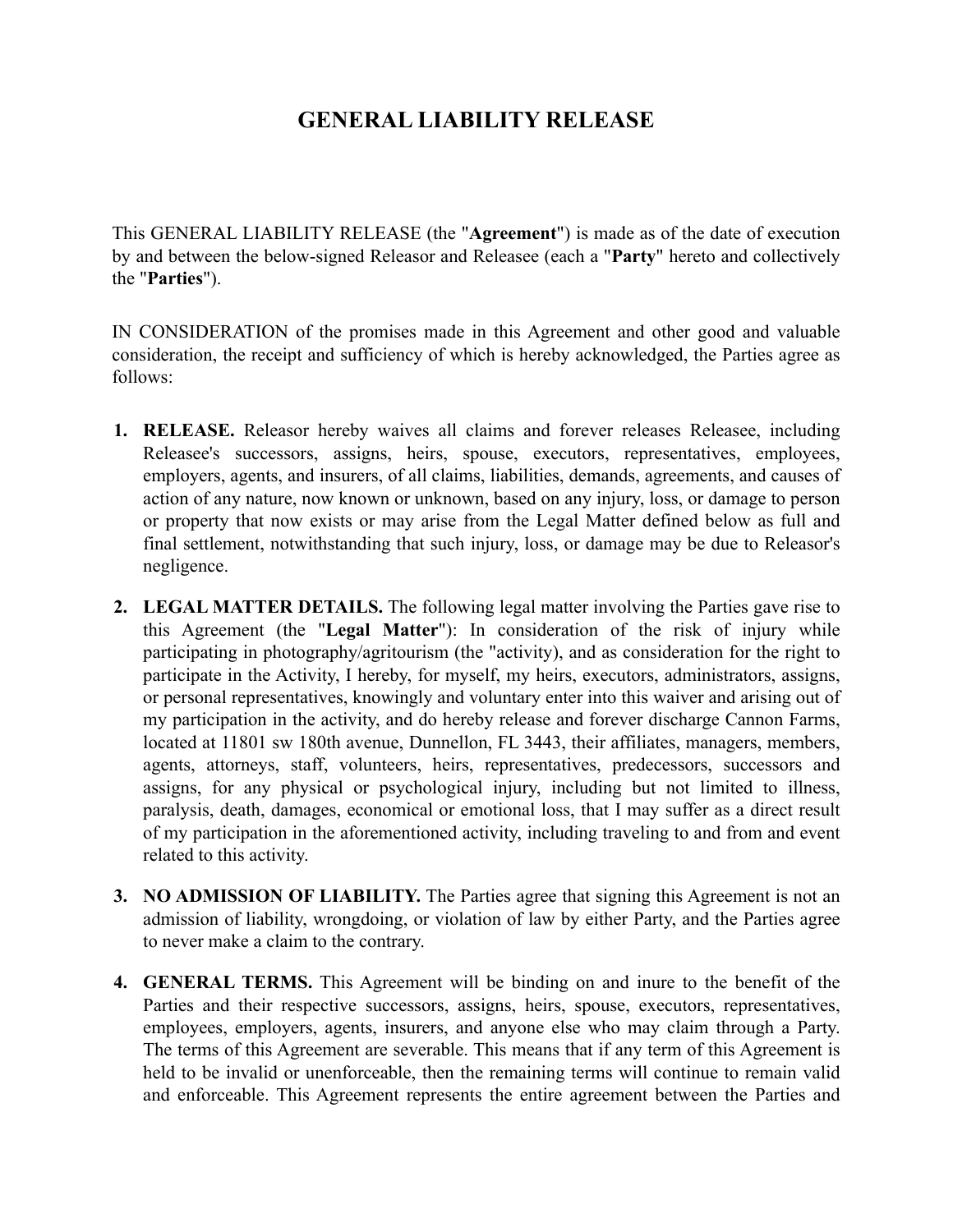supersedes any and all prior oral or written agreements. This Agreement may not be modified except by the written consent of both Parties. This Agreement will be governed and construed according to Florida law and will be broadly construed to release Releasee from liability to the maximum extent permitted by the applicable law. Any and all statutory provisions that would operate so as to limit the liabilities released under this Agreement are hereby waived.

## **5. ACKNOWLEDGEMENTS**

- **a.** RELEASOR UNDERSTANDS THAT BY SIGNING THIS AGREEMENT RELEASOR IS FOREVER GIVING UP ANY LEGAL RIGHTS THAT RELEASOR MAY HAVE TO SUE OR OTHERWISE CLAIM AGAINST RELEASEE FOR ANY INJURY, LOSS, OR DAMAGE TO PERSON OR PROPERTY THAT NOW EXISTS OR MAY ARISE FROM THE LEGAL MATTER DESCRIBED HEREIN.
- **b.** Releasor acknowledges and agrees that Releasor is signing this Agreement with the express intention of also releasing Releasee's insurer, if any, from all claims and causes of action of any nature that now exists or may arise from the Legal Matter.
- **c.** Releasor understands and acknowledges that Releasor may have suffered damages, losses, or injuries to person or property during the Legal Matter that remain currently unknown and that by signing this Agreement Releasor is releasing these unknown claims.
- **d.** Each Party is signing this Agreement voluntarily and free of duress, and each Party has fully read and understood this Agreement and has had an opportunity to seek independent legal advice concerning this Agreement prior to signing.

## **RELEASOR INFORMATION**

Releasor Name: \_\_\_\_\_\_\_\_\_\_\_\_\_\_\_\_\_\_\_\_\_\_\_\_\_\_\_\_\_\_\_\_\_

Releasor Address:

\_\_\_\_\_\_\_\_\_\_\_\_\_\_\_\_\_\_\_\_\_\_\_\_\_\_\_\_\_\_\_\_\_\_\_\_\_\_\_\_\_\_\_\_\_\_\_\_\_\_\_\_\_\_

Releasor Signature: \_\_\_\_\_\_\_\_\_\_\_\_\_\_\_\_\_\_\_\_\_\_\_\_\_\_\_\_\_\_\_\_\_ Date: \_\_\_\_\_\_\_\_\_\_\_\_\_\_

## **RELEASEE INFORMATION**

Releasee Name: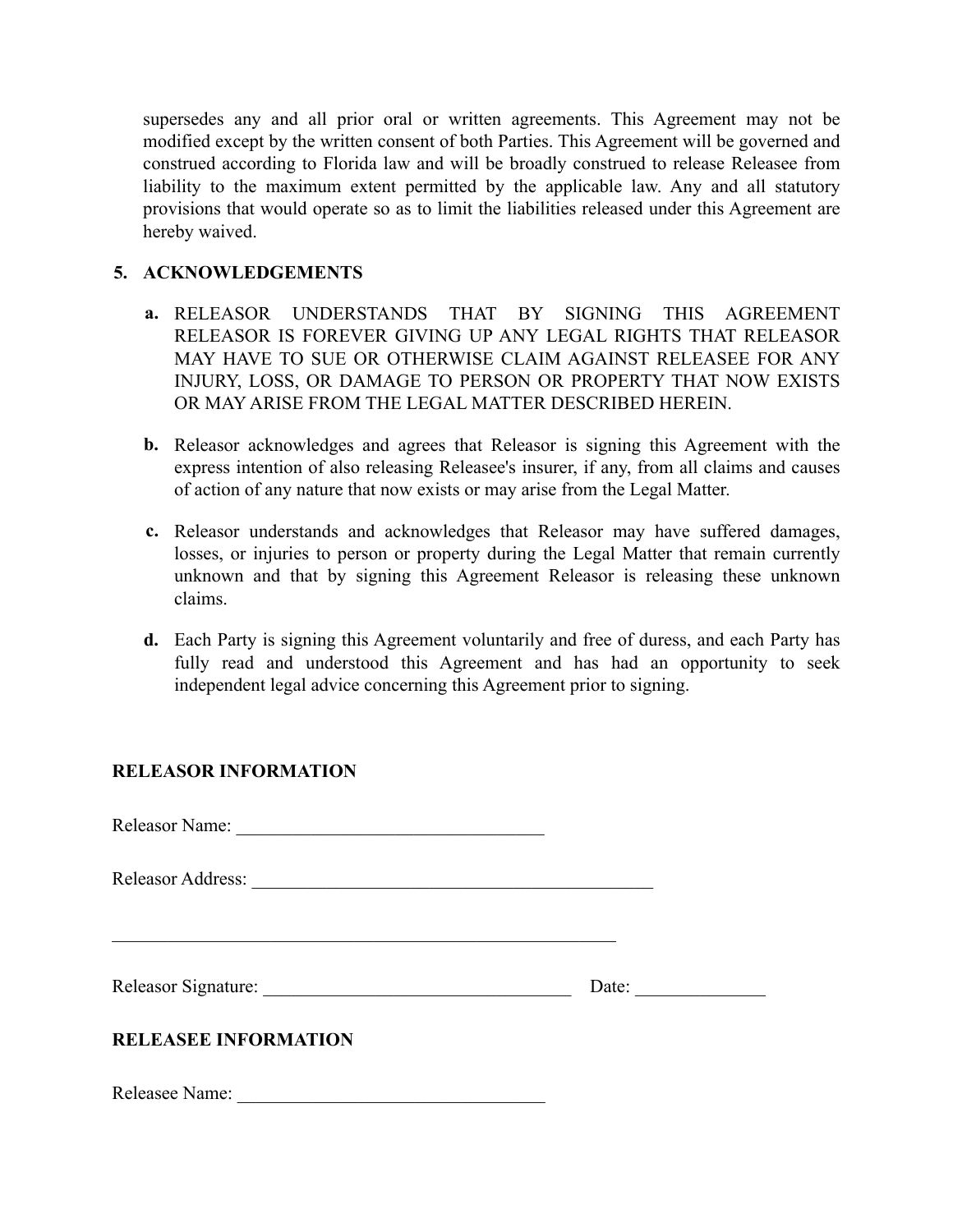| Releasee Address:   |       |  |
|---------------------|-------|--|
|                     |       |  |
|                     |       |  |
|                     |       |  |
| Releasee Signature: | Date: |  |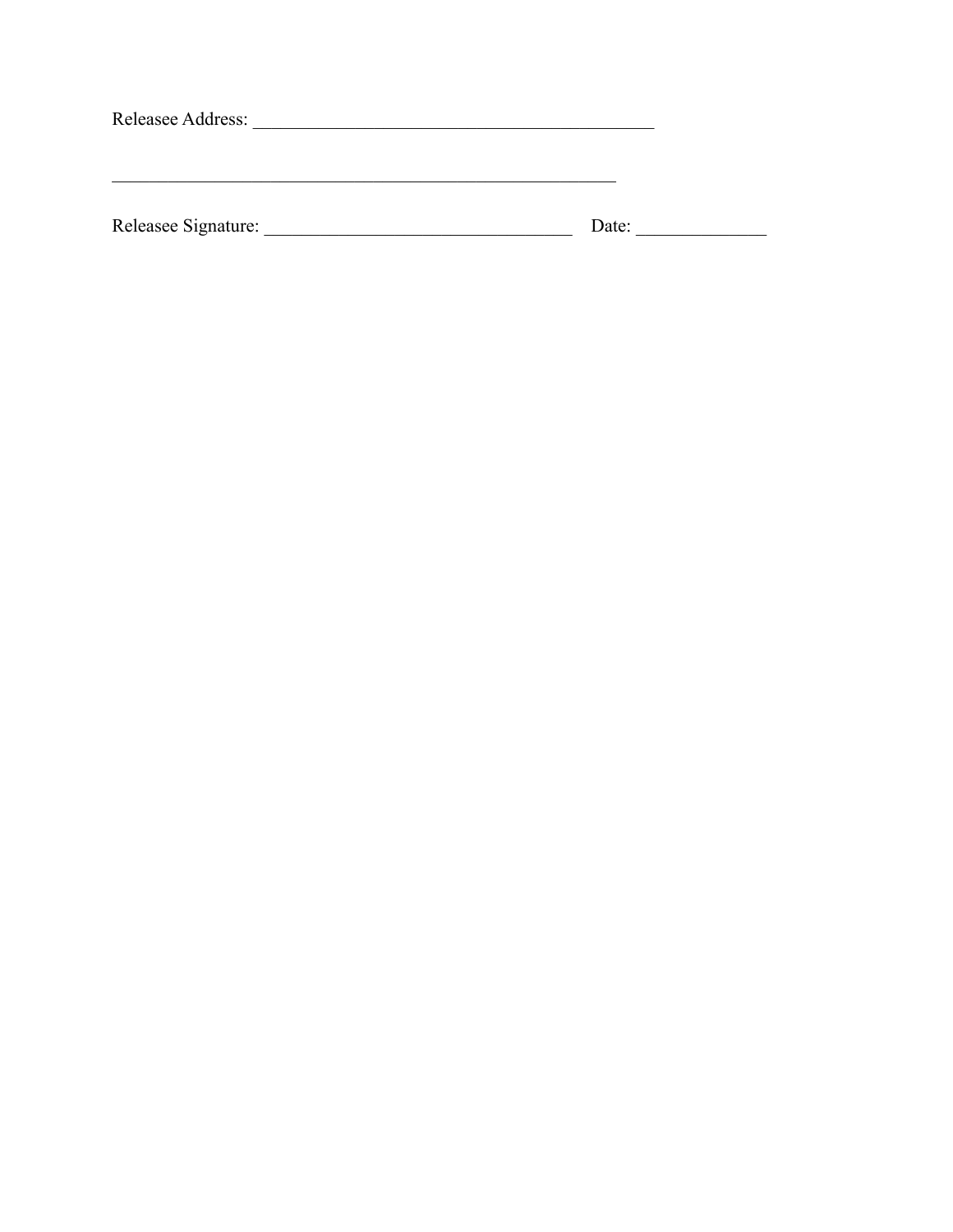# **Help Guide**

A "waiver and release of liability" is a general term that encompasses many different types of releases commonly used. That's why we help you customize your release for your specific circumstances. This might include a vehicle damage or auto accident release, property damage release, personal injury release, sports participation release, activity or event release, photo and media release, debt settlement release, or other types of liability releases.

These releases allow one or both parties to be released from liability (legal responsibility) for the event or matter at hand. The parties being released from liability are normally called "releasees," while the parties doing the releasing are called "releasors." However, the party names may change depending upon the type of release being used. For instance, in an activity or event release, one party may be called the "participant" and the other party the "activity provider."

## **How Does a Liability Release Work?**

While the terms "waiver" and "release" have slightly different meanings legally, they are often used interchangeably whenever a party is agreeing to give up their legal rights in regards to a particular matter. For instance, in a personal injury release, the injured party agrees not to sue or make any claims against the other party involved. The other party usually pays the injured party in return for signing the release. This allows the injured party to be compensated without the other party admitting liability for the injury.

However, parties can also sign a release without paying each other. Depending on the type of release, both parties may choose to mutually release each other from liability. This often occurs with vehicle damage releases, property damage releases, personal injury releases, and similar liability releases.

#### **Who Is Released from Liability?**

While the releasee is always released from liability, other parties can be included as well. Again, some releases allow both parties to be mutually released from liability. Also, the releasee's insurer, successors, assigns, heirs, spouse, executors, representatives, employees, employers, and agents are commonly released. Your document will likely include some or all of these. Including these terms will help ensure that the releasor cannot make any legal claims against the individuals and entities that are related to the releasee. For instance, if a customer is injured while in a store. The store will want to make sure that any employees, contractors, volunteers, and other store representatives will not be held liable.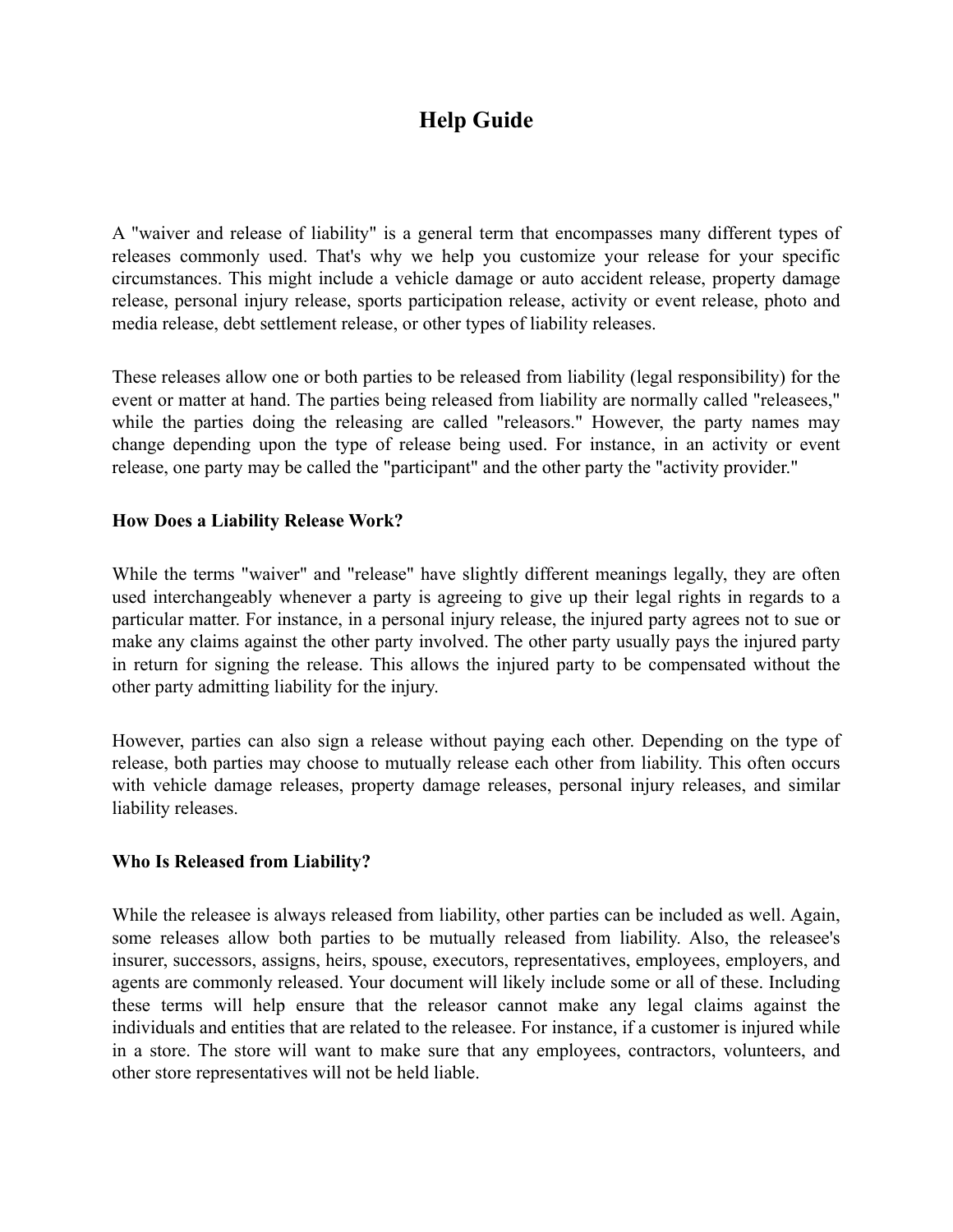#### **When Should I Complete a Release?**

Many releases are signed regarding an event or dispute that has already occurred or a contract that has already been signed—for example, after a car collision or injury. Similarly, a debt settlement release is used after a debt has arisen in order to release the debtor from responsibility for some or all of the outstanding balance owed. Often this is in exchange for the debtor making one final payment under the terms of the release. Importantly, any payment required by a release is not an admission of liability by the party making the payment.

Other releases are completed before engaging in a sport, activity, or event. Activity providers that host or organize activities that could result in personal injury or property damage need to have their participants sign a release exculpating the activity provider from liability if a participant gets hurt or their property gets damaged. Activity providers should always use releases for activities like sports competitions, school field trips, hunting, rafting, bungee jumping, skydiving, laser tag, escape rooms, and other recreational activities with a risk of personal injury or property damage.